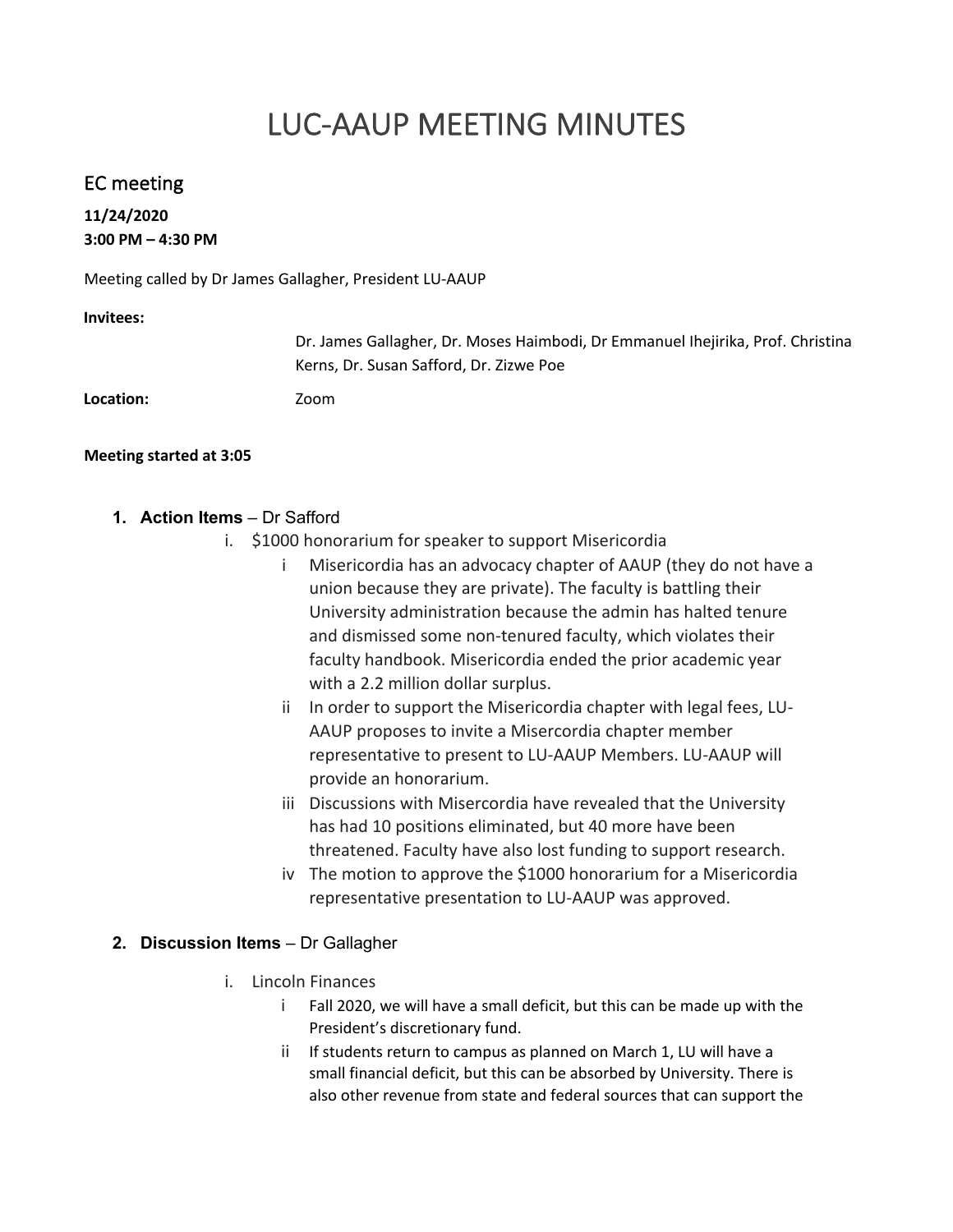deficit, if approved. Dr Allen is hopeful that we will receive some of this funding.

- iii Face to Face instruction will not be mandatory for faculty in Spring 2021.
- iv Although it does not seem likely that all students will be able to return on March 1, Dr. Allen may be reluctant to make more changes to the schedule because it will require negotiations between various facets of the institution.
- ii. Pass/ Fail Recommendation from AAUP
	- i Administration sent out Pass Fail as an option for all students in Fall 2020 on 11/23. EC discussion regarding P/F was largely opposed
- iii. Teaching face to face in March/ Students return to campus in March
	- i Students fully returning to campus in March is still the plan, but this is seeming less and less likely. The Union will be monitoring this over the holiday break to keep up with any changes. Faculty cannot be pressured to teach online.
- iv. Recommendation for stop the clock policy
	- i A one year covid-related *Stop the clock* policy is becoming more universally available at many institutions, if requested by individual faculty. EC is researching other institutions and drafting a proposal to submit to LU Administration. EC hopes to have everything in place before returning in mid Jan.
	- ii Current CBA *Stop The Clock* Policy: PTS cpmmittee, Faculty Affairs and Dept Chair must approve the faculty's request to postpone. The EC would like to have a form that would automatically give someone an extra year, if they request it.
- v. Challenges with remote teaching
	- i Technology Faculty asked whether any student can get an iPad. IT has stated yes, but not all software will work on it.
	- ii Communication Students didn't know they had access to Microsoft office or an iPad. Student success and or LU Admin should follow up with students over the break to see what students need for success.
	- iii Problems with students is very individual and different with each grade level. Instructors should check in with students during class sessions. It is recommended that fauclty create a checklist to make sure students have internet access, technology and a syllabus for class.